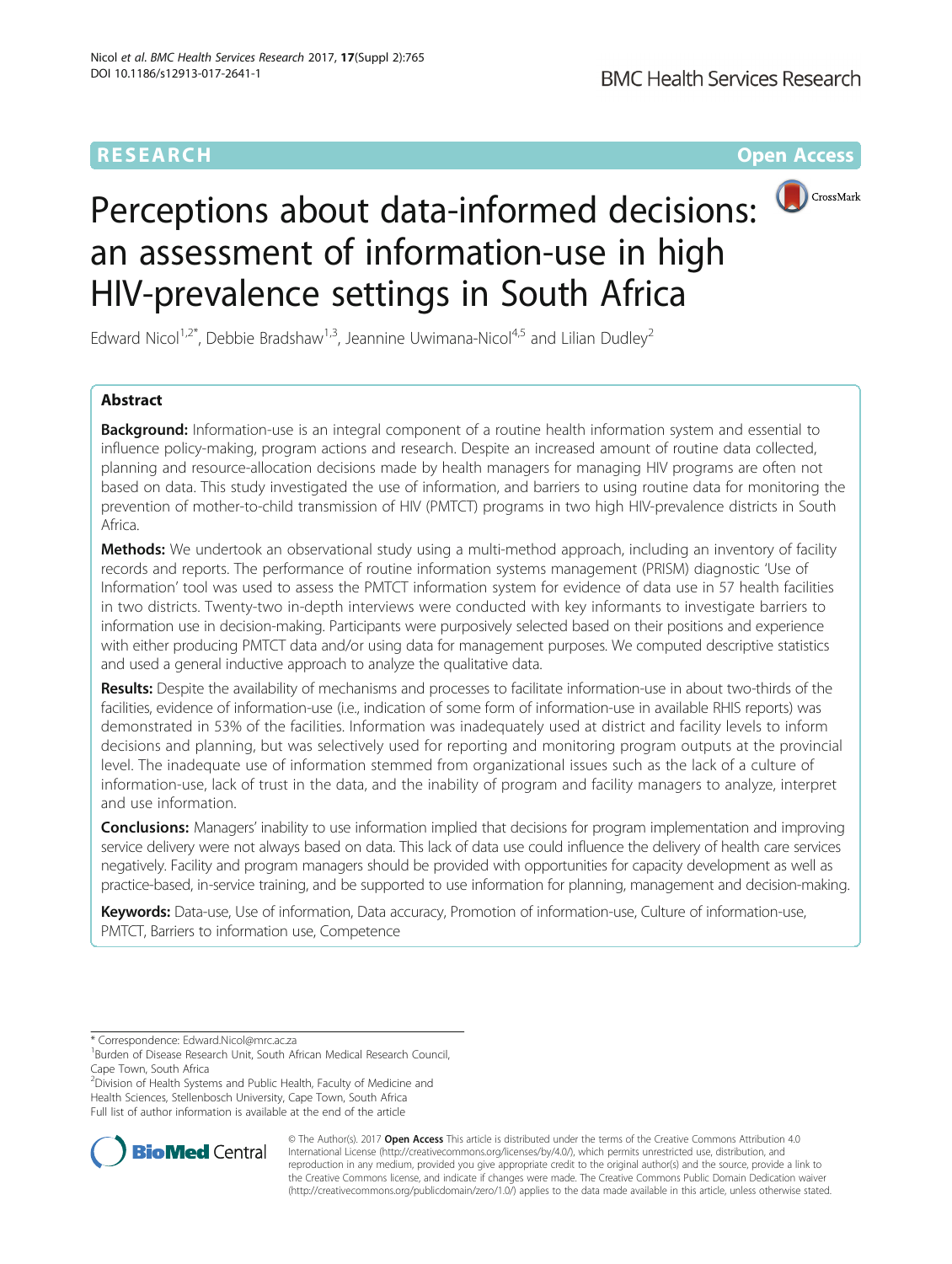## Background

The use of information to influence policy, program action and research has been described as a vital output of a functional health information system [\[1](#page-12-0)–[3\]](#page-12-0); however, for information to be used, data must first be processed and analyzed into a usable format [\[4](#page-12-0)]. More emphasis has been placed on data collection in low- and middleincome countries (LMICs) than on information-use. Limited information-use is in part related to the suboptimal quality of data generated by the routine health information systems (RHIS) [[5](#page-12-0)–[11\]](#page-12-0), and the absence of a culture of information-use [[12](#page-12-0)–[14\]](#page-12-0) defined as "the capacity and control to promote values and beliefs among members of an organization by collecting, analyzing and using information to accomplish the organization's goals and mission" [\[3](#page-12-0)].

Substantial investments to promote and improve datause have been made by organizations such as MEASURE Evaluation [[15\]](#page-12-0). Tools and interventions have also specifically been developed to encourage data demand and use in LMICs. For instance, Nutley and Reynolds created a logic model for strengthening the use of health data in decision making [[4](#page-12-0)]. Based on work by Aqil et al. [\[3](#page-12-0)], the Health Metric Network [[1](#page-12-0), [16\]](#page-12-0), and Patton [\[17](#page-12-0)], this model involves the use of eight interventions that aim to improve data demand and use: assessing and improving the data-use context; engaging data users and data producers; improving data quality; improving data availability; identifying information needs; building capacity in datause core competencies; strengthening organizations' data demand and use infrastructures; and monitoring, evaluating, and communicating results of data-use interventions [[4\]](#page-12-0). This model has been applied in Ivory Coast to improve the use of data in decision-making, which increased information-use at the district level from 40% in 2008 to 70% in 2012, through building linkages between data collection and decision-making processes such as program review, planning, advocacy and policy development [\[18\]](#page-13-0).

Despite increasing demand for and the availability of data, which are often not accurate and reliable [\[6, 7, 10,](#page-12-0) [19](#page-13-0)–[22](#page-13-0)], many decisions made by health managers in terms of planning and resource allocation for managing HIV programs are still not based on data [\[13,](#page-12-0) [23](#page-13-0), [24\]](#page-13-0). The inadequate use of information generated from RHIS is alarming, considering the investments made and resources channeled towards collecting such data. To highlight the magnitude of this problem, 120 countries globally were asked to self-rate their performance in terms of information-use in HIV program planning, management, and implementation, using a fivepoint Likert scale from 0 (low) to 5 (high). More than half of the countries surveyed by the United Nations' General Assembly (UNGASS)' National Composite Policy Index data focusing on addressing monitoring and evaluation (M&E) systems, rated their data-use experience as below average. Only 48% of the 42 countries in sub-Saharan Africa, including South Africa, rated their data-use experience in HIV planning and implementation as above average [[25](#page-13-0)].

In South Africa, almost 16 years after the implementation of the district health information system (DHIS), the major source of primary health care (PHC) information, data from the system have not been adequately utilized to effectively inform policies and service delivery [[26\]](#page-13-0), leaving data producers with the perception that data collection is only for reporting purposes. Reviews of the prevention of mother-to-child transmission of HIV (PMTCT) program have highlighted challenges such as the lack of data to monitor progress across the PMTCT cascade [[21](#page-13-0), [27](#page-13-0)]. In the absence of accurate and reliable data, it is difficult, if not impossible, to make evidence-based resource-allocation decisions to increase the efficiency and effectiveness of the PMTCT program. The non-use of information for planning may pose a considerable challenge for policy makers in terms of decisions about investment in HIV prevention and treatment [\[28\]](#page-13-0). It is therefore important to use data to identify whether the interventions are effective in curtailing new HIV transmission, as well as averting new deaths in children and their mothers.

The insufficient use of data for HIV prevention has an impact on the supply of treatment, illustrated by a recent national crisis of antiretroviral (ARV) stock-outs in South Africa, which threatened the lives of thousands of patients and undermined efforts to fight HIV [[29](#page-13-0)]. This crisis could have been averted with proper planning and budgeting informed by data from PHC facilities. (Pillay Y, Rohde J, Van den Bergh C: The District Health Information System: a briefing document for Department of Health managers, unpublished) suggest that, despite the routine collection of data in all South African public health facilities, very little of the information is used by decision-makers. The literature highlights several reasons for the insufficient use of information for planning and management purposes. These include the lack of a reliable data source [\[30](#page-13-0)]; lack of skills for data interpretation and utilization [\[31\]](#page-13-0); problems relating to the datacollection processes such as poor-quality data; and, incomplete and untimely data [\[32](#page-13-0)].

There is paucity of data in South Africa about barriers to using information for management purposes. This study sought to investigate the use of information, and barriers to using routine health information for program monitoring in the context of maternal and child health programs in two high HIV-prevalence districts in South Africa.

## Methods

## Study design, setting and participants

We undertook an observational study using a multimethod approach, including an inventory of registers,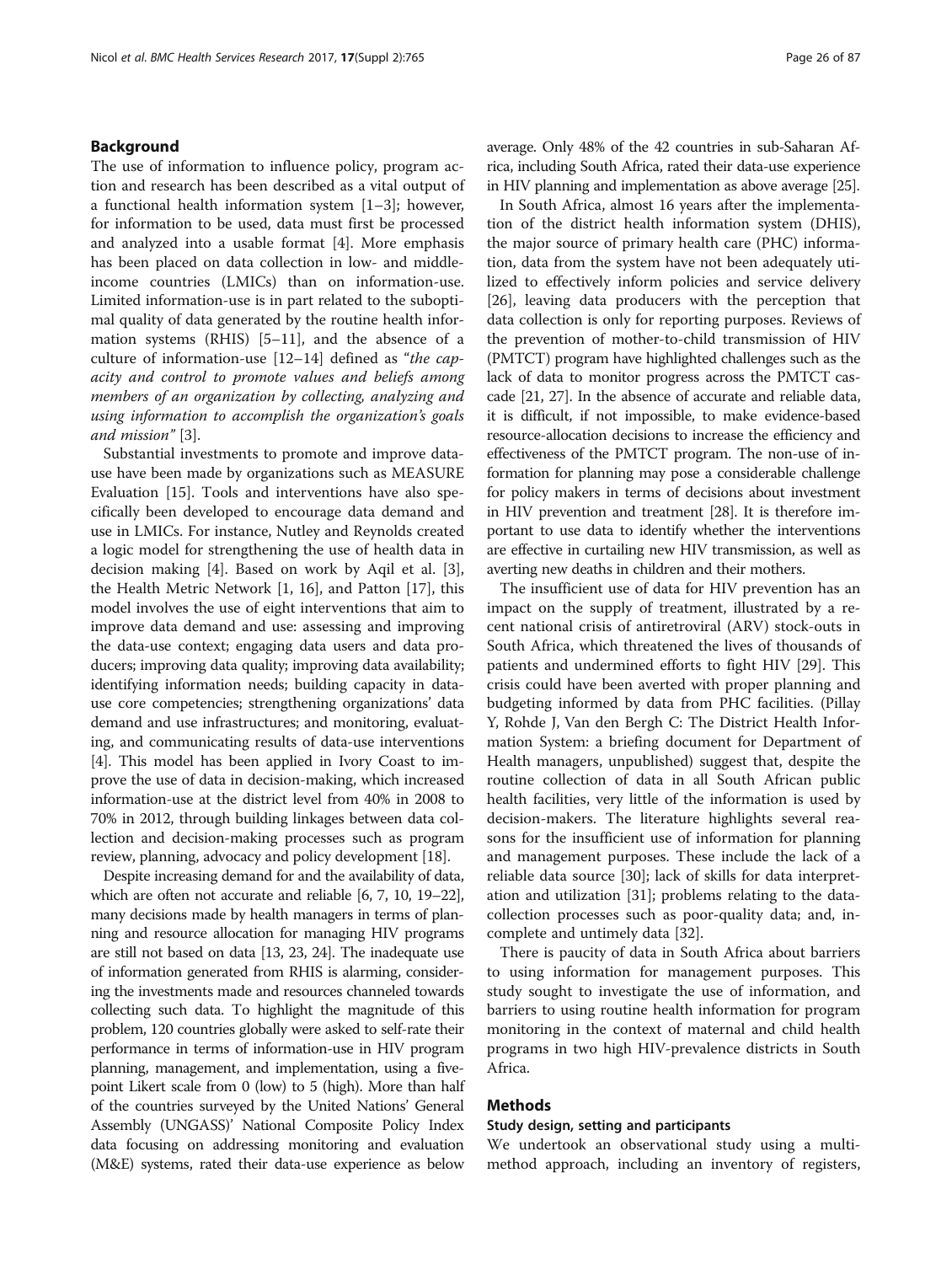monthly reports and meeting minutes at each of the 57 selected health facilities in two districts with high HIV prevalence, using the performance of routine information systems management (PRISM) diagnostic 'Use of Information' tool [[2, 3](#page-12-0)]. The facilities selected were 27 heath facilities in the Amajuba District (KwaZulu-Natal Province) and 30 in Khayelitsha and the Eastern Subdistricts in the Cape Metro/City of Cape Town District (Western Cape Province). The study setting and sampling have been extensively described elsewhere [\[7](#page-12-0), [33](#page-13-0)]. We conducted in-depth interviews with 22 purposively selected health-service personnel between July and December 2013 to explore their experiences regarding PMTCT data production and use, and their perceptions about information-use barriers. Participants were selected based on their positions and experience with either producing PMTCT data and/or using data for management purposes. The key informants included district managers/coordinators, sub-district coordinators, PMTCT program managers, M&E officers, facility managers (FMs), and staff involved in data collection (Table 1).

#### Data collection and analysis

#### Quantitative: Promotion and use of information

Two teams of two trained fieldworkers each reviewed data from 228 reports in all 57 facilities for evidence of data-use measured using two criteria: (1) the availability of reports such as feedback, quarterly reports, health services, minutes of meetings; and, (2) reviews of these reports for evidence of information-use. A set of weighted elements used to calculate this indicator include: RHIS report production; frequency of RHIS reports; types of reports produced; display of information at the facility level; use of information in available reports at

| Table 1 Participants interviewed by organizational level |  |  |  |  |
|----------------------------------------------------------|--|--|--|--|
|----------------------------------------------------------|--|--|--|--|

facility; types of decisions based on types of analyses; discussion and decisions based on RHIS information; and, promotion and supervision by the district office. Furthermore, the promotion of information-use at the facility level indicates whether mechanisms and processes that encourage information-use are in place. These were captured and analyzed using simple descriptive statistics, such as measures of frequency and measures of central tendency.

#### Qualitative procedures

The principal investigator and a research assistant who had completed training in qualitative data-collection processes conducted the individual interviews in English, each session lasting 20–45 min. An interview schedule was developed with a list of predetermined sets of questions and themes on data quality, information-use, training, skills and information flow. This schedule served as a checklist to ensure the same questions were administered to all key informants in order to elicit systematic responses that could be easily categorized and analyzed. A trained researcher transcribed the digital audio recordings from the interviews. The transcripts were proofread and repeatedly read, first by the research assistant, and later by the lead author, who compared the transcripts to the original audio recordings. Errors were then corrected.

## Data analysis

We analyzed the qualitative data using a general inductive approach based on the techniques of systematically identifying emerging themes, categories, or patterns from the data [[34](#page-13-0)]. The lead author and an experienced qualitative analyst independently coded responses from all participants by examining the transcripts, and

| . .<br>Function  | $\sim$<br>Facility<br>Level |                | Sub-district<br>Level |    | District<br>Level |    | Province<br>Level |    | # of staff<br>interviewed |
|------------------|-----------------------------|----------------|-----------------------|----|-------------------|----|-------------------|----|---------------------------|
|                  | KZN                         | WC             | KZN                   | WC | KZN               | WC | KZN               | WC |                           |
| PIO              |                             |                |                       |    |                   |    |                   | 2  | 3                         |
| PMTCT/HAST (M&E) |                             |                |                       | 2  |                   |    |                   |    | 5                         |
| DIO              |                             |                |                       |    |                   | 2  |                   |    | 3                         |
| DM               |                             |                |                       |    |                   |    |                   |    |                           |
| SDM              |                             |                |                       | 2  |                   |    |                   |    | $\mathfrak{D}$            |
| <b>HIO</b>       |                             |                |                       |    |                   |    |                   |    |                           |
| FM               | 3                           | $\overline{2}$ |                       |    |                   |    |                   |    |                           |
| <b>FIO</b>       |                             |                |                       |    |                   |    |                   |    |                           |
| CEO              |                             |                |                       |    |                   |    |                   |    |                           |
| Total            | 6                           | 2              |                       | 5  | 3                 | 2  |                   | 3  | 22                        |

PIO Provincial information officer, PMTCT Prevention of mother-to-child transmission of HIV, HAST HIV/AIDS, STI & TB coordinators, M&E Monitoring and evaluation, DIO District information officer, DM District manager, SDM Sub-district manager, HIO Health information officer, FM Facility managers, FIO Facility information officer, CEO Chief executive officer (Hospital), KZN KwaZulu-Natal, WC Western Cape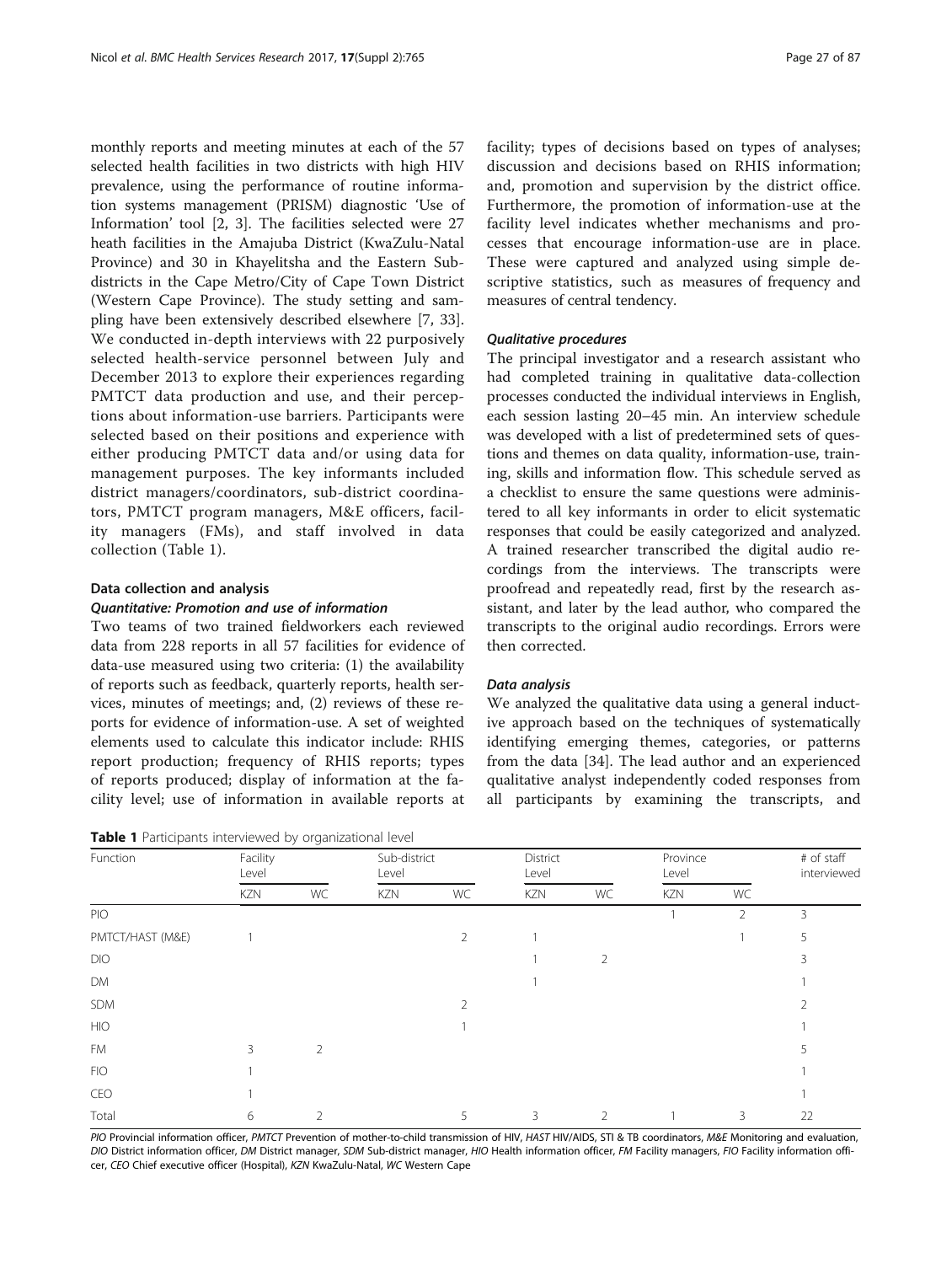identifying similar emerging themes. These independent analyses were then compared for consistency and discrepancies were identified through critical evaluation of the sets of themes. The source quotes were reviewed and agreed upon, and a final thematic report was generated from the combined analyses. Results were then shared with program managers and staff at the district level for validation and the findings were revised based on feedback from the managers. Direct quotations are used to illustrate key issues and themes.

## **Observations**

The interviews were complemented by observations at facility level, which included observing the availability of any form of reports such as wall charts, quarterly reports, feedback reports or health service reports. Field workers were required to observe the display of maternal and child health-related information, in the form of graphs, charts or tables at each study facility, and to verify if the displayed information was updated. These were collated and compared across facilities.

#### Results

#### Information-use

The percentage distribution of information-use at the facility during the 3 months prior to the study is presented in Fig. 1 and includes a district-level indicator, 'Promoting use of information', to compare against 'Information-use'. The study shows that whereas about twothirds of the facilities reported having mechanisms and processes to facilitate information-use ('Promoting use of information'), evidence of information-use (i.e., indication of some form of information-use in available RHIS reports) was demonstrated in 53% of the facilities.

Despite the availability of RHIS reports in 98% of the facilities, only half used the information in these reports. While 82% of the facilities claimed they kept official records of meetings held during the 3 months preceding the survey, only about two-thirds discussed RHIS

findings such as patient utilization, disease data, service coverage or medicine stock-outs in meetings.

An overview of elements assessed for the promotion of information-use is presented in Fig. 2. In over 90% of the facilities surveyed, managers reported having received annual/monthly planned targets from the district offices that were based on RHIS information, and that they had participated in meetings at the district level to discuss RHIS performance over the 3 months prior to the survey. However, managers reported that documentation showing information-use for advocacy purposes, and examples from the district offices of how RHIS information had been successfully utilized in the past, were not available in more than half of the surveyed facilities.

Figure [3](#page-4-0) shows the distribution of information-use for specific decisions in available reports at the facility. Despite 82% of the facilities having reported the use of RHIS information to review strategies for achieving performance targets, only about half actually used the information to make decisions on resource mobilization based on a comparison of services. However, two-thirds of the facilities reported having used the information to advocate for additional resources.

The survey also assessed the display of RHIS-related information that had been updated at least 6 months prior to the survey. Facilities were observed for any type of information on maternal and child health services, including information on facility utilization, population by target groups, and the presence of a map of the facility catchment area. About 60% of the facilities displayed RHIS information, but only in half of the facilities was the displayed information updated (Fig. [4](#page-4-0)). Information on maternal and child health was displayed in more than two-thirds of the facilities, while about 60, 47, and 50% of the facilities had maps of their catchment areas, displayed information



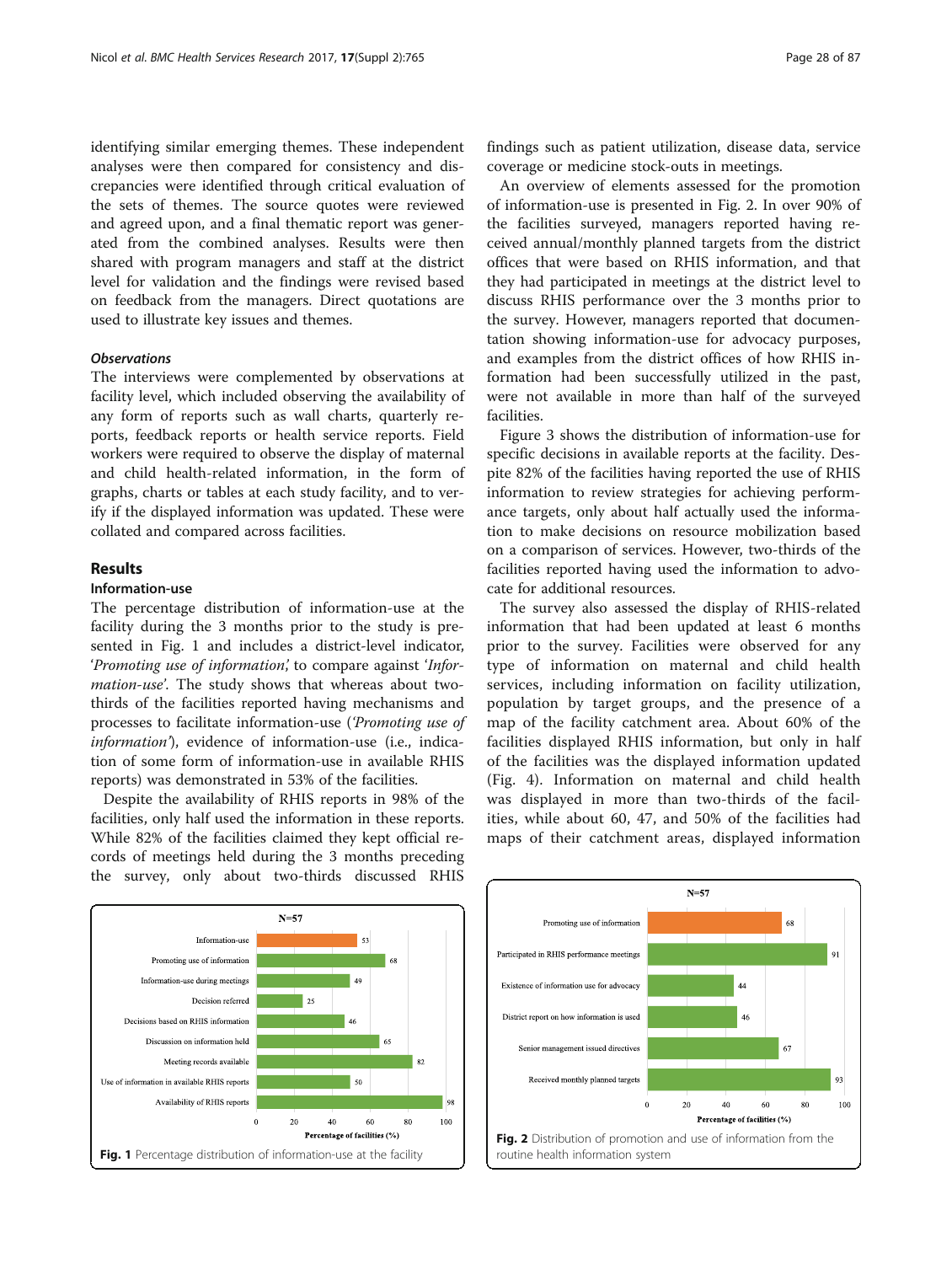<span id="page-4-0"></span>

on disease surveillance, and information on facility utilization, respectively.

#### Barriers to information-use

The perceptions of health information personnel about barriers to information-use for planning purposes were explored using a qualitative approach. The guiding questions used to elicit information during data collection were informed by the Information Cycle Model [\[35](#page-13-0)] and the Health Metrics Network Framework [[1\]](#page-12-0). Several themes and categories relating to information-use, and reasons why information is insufficiently used for monitoring purposes were identified. Table [2](#page-5-0) presents a summary of the general themes and categories about data collection and use of information relating to the experiences of staff at different levels of the health information systems. Four themes (use of information, barriers to information-use, data-quality issues, and reasons for poor data collection), four sub-themes (human resources, equipment, validation issues, and training), and 39 categories relating to information-use and barriers to using information for monitoring purposes emerged from the data. Some of the



themes are similar across the cadres of health professionals and have been categorized accordingly. We present in detail with illustrative quotes some of the themes observed across the different cadres interviewed.

## Information-use perceptions

There were mixed feelings among participants about information-use for managing programs and service delivery across all levels. Despite concerns about data inaccuracy, district health managers (DHM), which includes district and program managers, confirmed using the data since it gives a sense of what needs to be addressed.

Participants agreed that the information had been selectively used, either for monitoring outcomes, political purposes, reporting to the next level, or for publicity and/or campaign purposes. One provincial manager claimed that data were widely used for measuring program output:

"I report on about five different platforms, most of the PMTCT data ... lots of the information I use for reporting purposes, many of them measuring output and program performance … and then in terms of business plan and budget there's some of them where, especially feeding options, whether we need to procure less or more milk …" (DHM #2)

However, there were concerns about the lack of information-use by senior management to drive programs, improve service delivery, and inform decisionmaking for developing action plans. Some ascribed their lack of commitment to health-information tasks to the absence of evidence that the information was used to address problems such as lack of resources and patients' access to care. Some of the managers saw data collection as a waste of time, as the data were not used. For example, one district manager stated that:

"They use the figures as to say our program is doing very well ... but besides looking at the data what else are they looking [at]…? Do they talk to the data as well?...We have HH and MK hospitals that are in the middle of nowhere. There are no taxis going [in] that direction… What is the government doing about that? Are they providing any transport… for patients?" (DHM #14)

A different dimension to information-use was highlighted by a district manager, who argued that program and facility managers are often caught up in managing problems without first analyzing the source of the problem.

"…Most managers are [so] busy managing problems that they don't have enough dedicated time to sit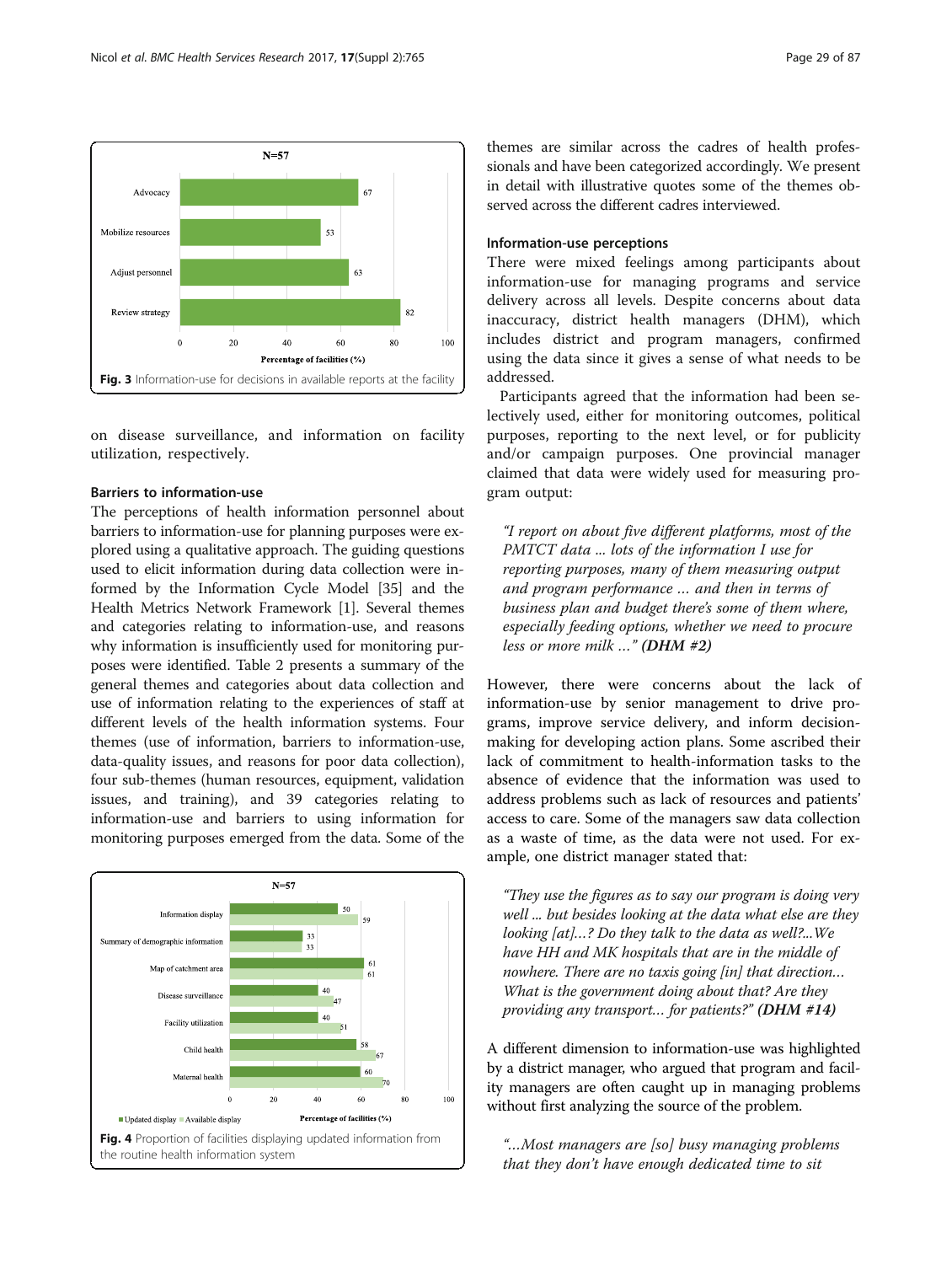<span id="page-5-0"></span>

| <b>Table 2</b> Emerging themes, sub-themes and categories by cadre of health professionals |  |  |
|--------------------------------------------------------------------------------------------|--|--|
|                                                                                            |  |  |

| Facility managers (FMs)                                                                                       | Sub-district/district/provincial/health information managers                                                                                                                                                                                            | M&E and PMTCT program managers                                                                                                                                                |  |  |
|---------------------------------------------------------------------------------------------------------------|---------------------------------------------------------------------------------------------------------------------------------------------------------------------------------------------------------------------------------------------------------|-------------------------------------------------------------------------------------------------------------------------------------------------------------------------------|--|--|
| 1. Use of information                                                                                         |                                                                                                                                                                                                                                                         |                                                                                                                                                                               |  |  |
| • Selective use for reporting                                                                                 | • Selective use of information for monitoring<br>outcomes for political purposes; reporting and campaigns; · Inadequate use of data for planning<br>· Different perspective on data-use                                                                 | • Selective use for reporting<br>purposes                                                                                                                                     |  |  |
| 2. Barriers to information-use                                                                                |                                                                                                                                                                                                                                                         |                                                                                                                                                                               |  |  |
| • Lack of trust in the data                                                                                   |                                                                                                                                                                                                                                                         | • Data not trusted                                                                                                                                                            |  |  |
| • Willingness and attitude of users<br>• Lack of culture of<br>information-use                                | • Lack of skill to interpret data for planning<br>• Lack of culture of information-use                                                                                                                                                                  | • Packaging of information<br>• Lack of culture of information-use                                                                                                            |  |  |
| • Ripple effect of lack of staff at<br>facility level                                                         |                                                                                                                                                                                                                                                         | • Lack of skills to use data                                                                                                                                                  |  |  |
| · Timeliness of feedback on information                                                                       |                                                                                                                                                                                                                                                         | • Lack of accountability for accurate data                                                                                                                                    |  |  |
| 3. Data quality issues                                                                                        |                                                                                                                                                                                                                                                         |                                                                                                                                                                               |  |  |
| • Perceptions of 'poor-quality data'<br>· Inaccurate information provided by<br>patient                       | • Perceptions of 'poor-quality data'                                                                                                                                                                                                                    | · Staff at different levels involved in several<br>registers for one program                                                                                                  |  |  |
|                                                                                                               |                                                                                                                                                                                                                                                         | • Cooperation between staff at facility level                                                                                                                                 |  |  |
| 4. Reasons for poor data quality<br>a) Human resources                                                        |                                                                                                                                                                                                                                                         |                                                                                                                                                                               |  |  |
| • Staff attitude of non-care                                                                                  | · Staff attitude of non-care                                                                                                                                                                                                                            | • Three data-collection tools for one program                                                                                                                                 |  |  |
| • Human error in data collection<br>• Work overload/staff turnover<br>• Lack of trained data capturers/clerks | · Clinicians unprepared/lack of skill for data collection<br>• Staff rotation and turnover<br>• Lack of feedback/data interrogation                                                                                                                     | · Follow up issues: results not captured<br>· Migration of parents/mothers<br>• Access to/tracing all babies born into<br>the cohort                                          |  |  |
| • Lack of ownership of RHIS process<br>• Limitations of supervisory<br>visits/monthly audit                   | • Lack of numeracy skills                                                                                                                                                                                                                               | • Lack of feedback/data interrogation<br>• Lack of accountability                                                                                                             |  |  |
| b) Equipment                                                                                                  |                                                                                                                                                                                                                                                         |                                                                                                                                                                               |  |  |
| • Lack of resources and equipment<br>for recording                                                            |                                                                                                                                                                                                                                                         |                                                                                                                                                                               |  |  |
| c) Validation issues                                                                                          |                                                                                                                                                                                                                                                         |                                                                                                                                                                               |  |  |
| • Lack of skills for validation                                                                               | • Lack of validation at facility level, burden on higher levels • No proper data validation at sub-district level<br>· Snowball effect of non-validation at facility level<br>• Extent of validating and coordinating overwhelming<br>at district level |                                                                                                                                                                               |  |  |
| d) Training                                                                                                   |                                                                                                                                                                                                                                                         |                                                                                                                                                                               |  |  |
|                                                                                                               | • Structure and content of training should be<br>interactive and experiential in nature                                                                                                                                                                 | · Experiential training/applied learning<br>based on adult learning principles as<br>preferred option which should be relevant,<br>participatory, learner-centered, ownership |  |  |
|                                                                                                               |                                                                                                                                                                                                                                                         | · Staff turnover challenge in training                                                                                                                                        |  |  |

down and plan with the data. I think there is not enough attention paid to it and often decisions are being made in a way that does not consider the important little aspects required when collecting data and I think it's a lack of maybe understanding people when it comes to managing a facility."  $(DHM#12)$ 

## Barriers to information-use

Some of the key barriers to data-use, which emerged, included a lack of trust in the quality of data; a lack of understanding and skills to interpret and use data; information packaging; lack of accountability for accurate data; timeliness of feedback on information, and, a poor information-use culture.

## Lack of trust in the information collected

Almost all the participants highlighted trust as a major reason for non-use of information. A general consensus was that most managers did not bother to use the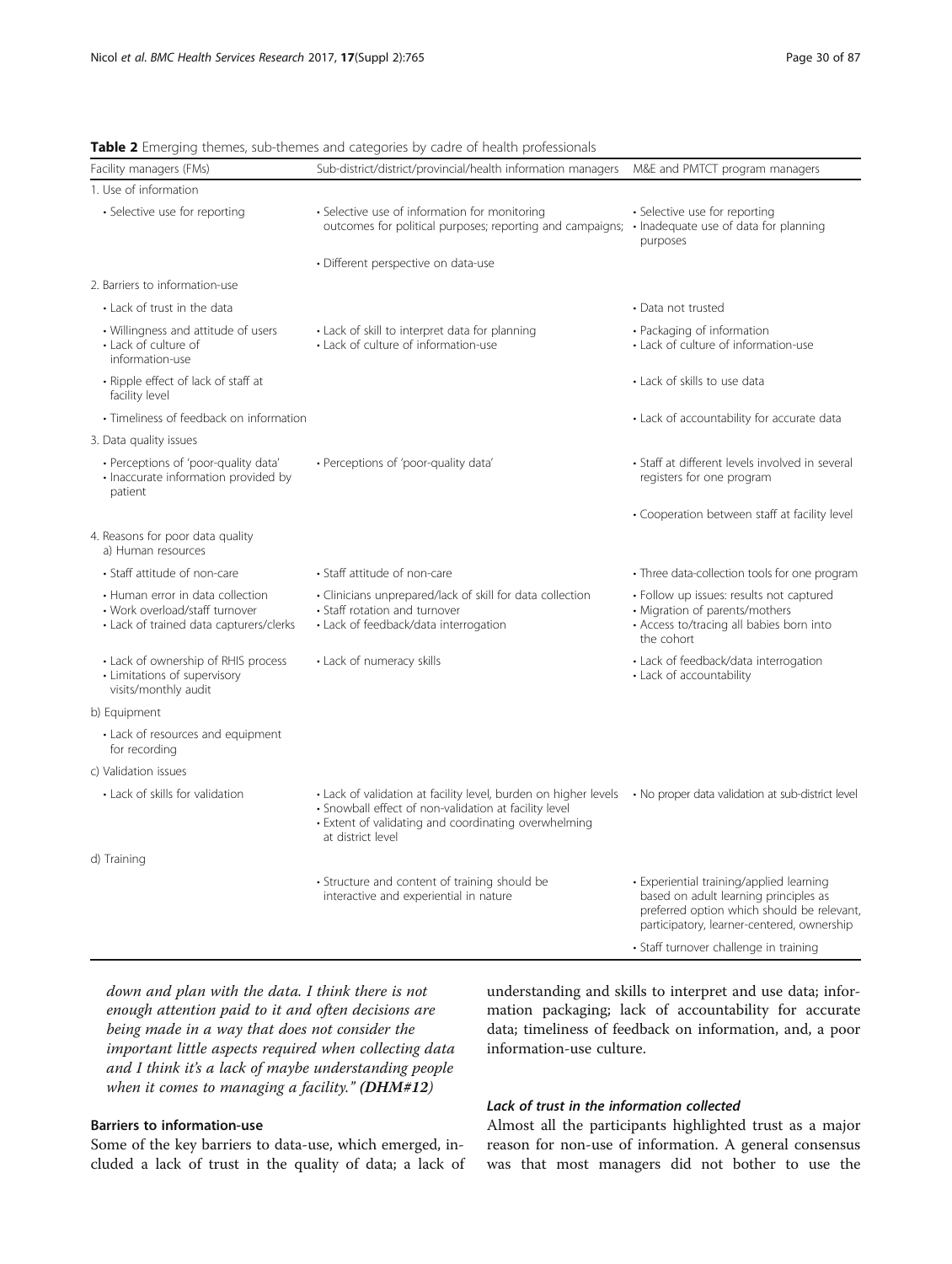information because they did not trust the data captured from the registers.

"… There are many managers out there; they will very proudly tell you that they don't bother with the information because it is just rubbish and they are very proud of it ... I wouldn't trust the information at all … When you look at the information with a magnifying glass, you see many holes. … I am very confident that we are deluding ourselves." (DHM #12)

Despite lack of trust in the data, some district health managers claimed that working with poor data was better than not using it; and that one of the ways of improving data quality was to use the data. As indicated:

"… I feel that even when the information is not good, the only way to make it good is to use it. I am not waiting for the information to be good to use it, because it is never going to be good if you don't use it. So using poor information that is unreliable and undependable, is always the starting point; it is only in the process of analyzing it, making sense of it and giving feedback to the people who produced it, so that they understand what the data is used for, that you really get information to be good." (DHM #12)

Lack of understanding and skills to interpret and use data The general perception was that personnel, especially FMs, lacked the skills to understand and interpret data for planning and that information was reported without being interrogated to check if it was usable. Participants emphasized the importance of strengthening FMs' understanding of the rationale for collecting data, stressing that once they understood the importance of data, more attention would be given to ensure that data signed off and sent out of the facility was of good quality. The following remark demonstrated the issue of lack of skills:

"… if I do not understand the data myself, I don't know what the statistics are saying. There is no way I can use it. So I think it's probably a lack of skills on the part of the CEOs. They don't know what these figures represent …" (DHM #6)

The issue of professional nurses' inability to interpret data, as a result of their lack of numeracy skills, was also highlighted. Participants claimed that this issue had nothing to do with color or race. The problem was even more pronounced because it is mostly professional nurses who function as FMs and are expected to make decisions about patient care and oversee the day-to-day running of the clinics.

"I think that a lot of people are slightly nervous of figures. There's a kind of numeracy mental block …" (DHM #11)

"People don't even understand what a percentage is. … I remember giving feedback to nurses, professional nurses. These were not even from Khayelitsha, so it is not like 'oh the blacks have got bad mathematical skills' not at all. … I will say 80% and they will say 'what do you mean 80%? We only saw 19 patients ...' So they thought I was saying they saw 80 patients." (DHM #12)

Narratives also suggest that the lack of skills to understand and interpret data stemmed from a poor information-use culture. Participants also attributed the inability to use information to a lack of training of managers, especially FMs to use data; they therefore just collected and transmitted data to the next level.

"We give the information to the senior managers. They are able to use the information for planning. People believed that you collect information; you send it to district, to province, national, then national will see what they want to do with that information."  $(DHM \#6)$ 

Nonetheless, district and program managers argued that FMs needed to acquire the necessary skills to use information, and to ensure that the data produced are validated and of good quality, before such data are signed off. They indicated that FMs should be held accountable for decisions made based on invalid information.

"We need to capacitate managers on the ground on how to use that data. And then to ensure that all the managers … actually sign off the data to ensure it is valid, and to hold managers accountable for decisions taken." (DHM #10)

### Packaging of information

The way information was packaged was of vital importance in determining whether it was used or not. Participants argued that most staff at district and facility levels were not numerically inclined, and were not used to figures and numbers, therefore extra effort was required to interpret the information. They suggested that information should be presented by M&E officers and program managers in a simple, easy-to-understand, and usable format.

"I think that a lot of people are slightly nervous of figures. There's a kind of numeracy mental block … you have to find a way to package the information, in [a]digestible way, like sugar coat it almost. You know I think a lot of people aren't used to looking at data …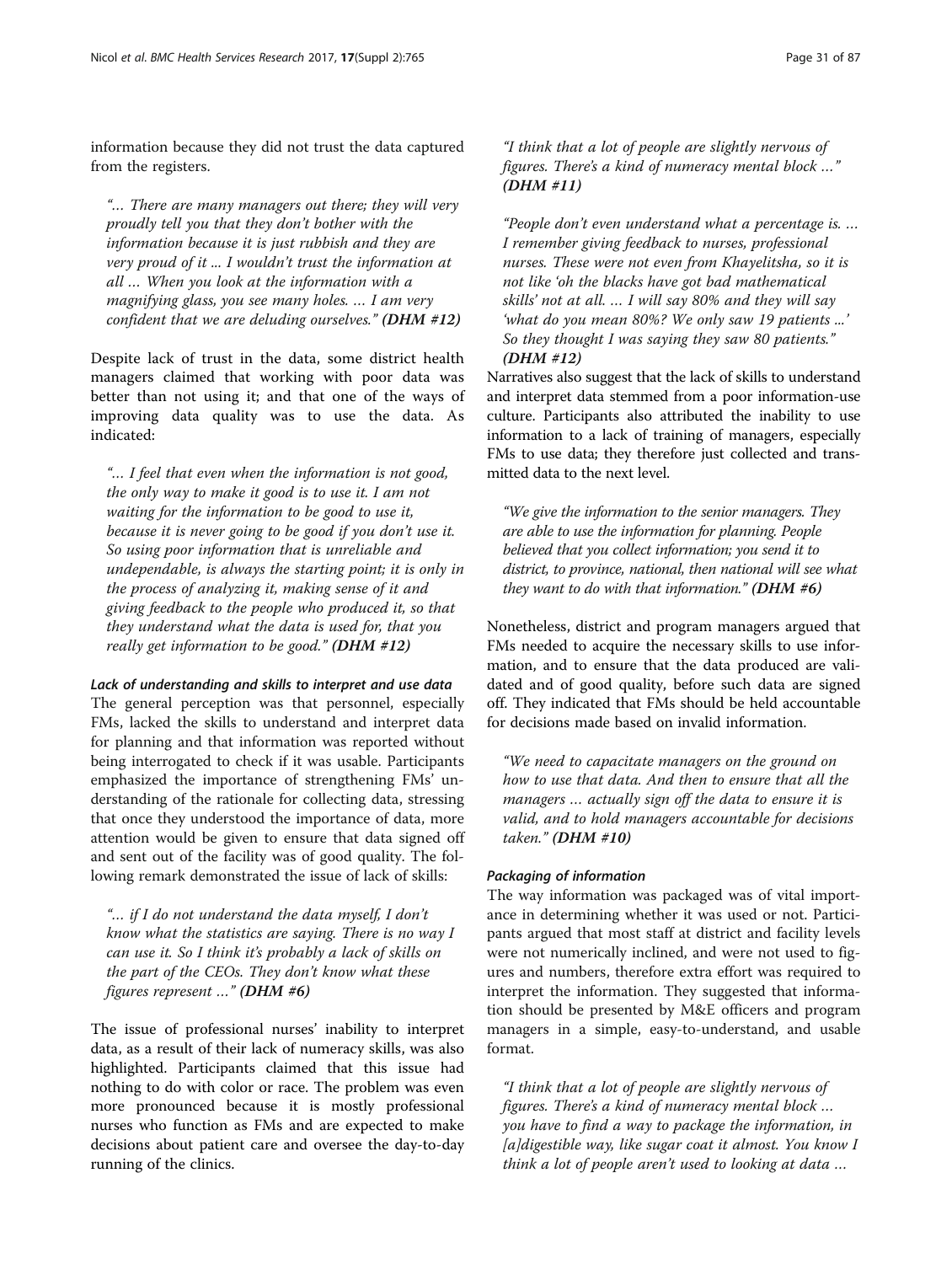we will be given all the provincial data and then there's just these Excel spreadsheets and there are numbers everywhere ... but the M&E manager sort of packaged it in a way that she'd show us these graphs … we had someone who could distil and interpret and give it to us, so if anyone asked practically anyone in the program, nurses, counsellors … they could tell you [interpret the data]."  $(DHM #11)$ 

## Lack of accountability for accurate data

Most of the district managers were concerned that staff at the facility level were nonchalant in the way they performed their daily duties, owing to lack of supervision and accountability. They stated that processes to monitor data accuracy should be put in place at all levels, suggesting that all managers be held accountable for ensuring that data were validated on a monthly basis before being signed off.

"I think managers need to take responsibility and be accountable for their districts and for their subdistricts. And making sure that what they are signing off on a monthly basis is correct ..." ( $DHM$ #1)

## Data-quality issues

Data-quality issues relate to participants' perceptions of the quality of PMTCT data generated at the facility level. This theme was categorized into four sub-sections: perceptions of poor-quality data; staff at different levels involved in several registers for one program; inaccurate information provided by patients; and, cooperation between staff at facilities.

#### The perception of poor-quality data

All study participants were concerned about the quality of data they received from the facility and agreed there were problems with the data-collection processes.

"A major problem which we actually found was that there were about six discharges in the pediatric ward, and maybe I don't know whether the lady (nurse) was drowsy or something, she will put that [sic]six under deaths; you see now that's a HUGE problem." (FM #5)

## Incorrect information provided by patients

Participants expressed their concern about the nature of information received from patients, claiming that patients sometimes gave wrong information to nurses during their clinic visits. The issue here was that if the information fed into the system was inaccurate from the source, this would cause a ripple effect right through the system to the national level, and no amount of validation would solve the problem.

"I don't know why people lie about where they live ... that is one of the barriers, people losing documents due maybe to a fire or being robbed or misplacing them completely ... we have foreigners, quite a number of Somalis, Ugandans and Kenyans coming in and there is a language barrier at times."  $(DHM \#5)$ 

"... data collection I would say is quite problematic; what we need to focus on is the source where data is initiated, where data moves from two different points … if the data that you put in there is wrong, then even the system will give you wrong information at the end of the day. It goes a very long way." (FM#7)

Another issue raised relates to the nature of the recorded data. A district manager expressed concerns that the issues surrounding poor-quality data were multifaceted. The manager argued that if nurses had the skills to check data accuracy, they should have been able to detect wrong information, stressing that even when the information from the client was correct, they sometimes cannot make meaningful sense of the data.

"I don't think it is one thing. I think what happens in the facilities contributes ... they [clients] still sometimes bring wrong data, and then that wrong data is captured in the system. But also, correct data is captured and it says other things, and also if wrong data is brought, someone that is capturing should be able to see that this is abnormal."  $(DHM \#5)$ 

## Staff at different levels involved in several registers for one program

Program coordinators and managers of the PMTCT program, on the other hand, highlighted challenges with how the program was managed. They felt that one of the challenges for data quality was that the PMTCT program was managed by different people at different levels, and involved multiple data-collection tools. Data for the PMTCT program were extracted from three registers managed by different staff. At times the registers are simultaneously used by different nurses to record care provided to patients. When a nurse is busy with one register, the others improvise and find other means of recording the information, such as on pieces of paper for onward transmission to the registers. Sometimes the nurses forget to capture this information onto the registers, or sometimes misplace the loose sheets, hence under-reporting the services provided.

"There are issues at different levels of data collection and reporting ...different people on the ground are responsible for different registers and, in fact, for some registers, you need more than one provider [nurse]. So,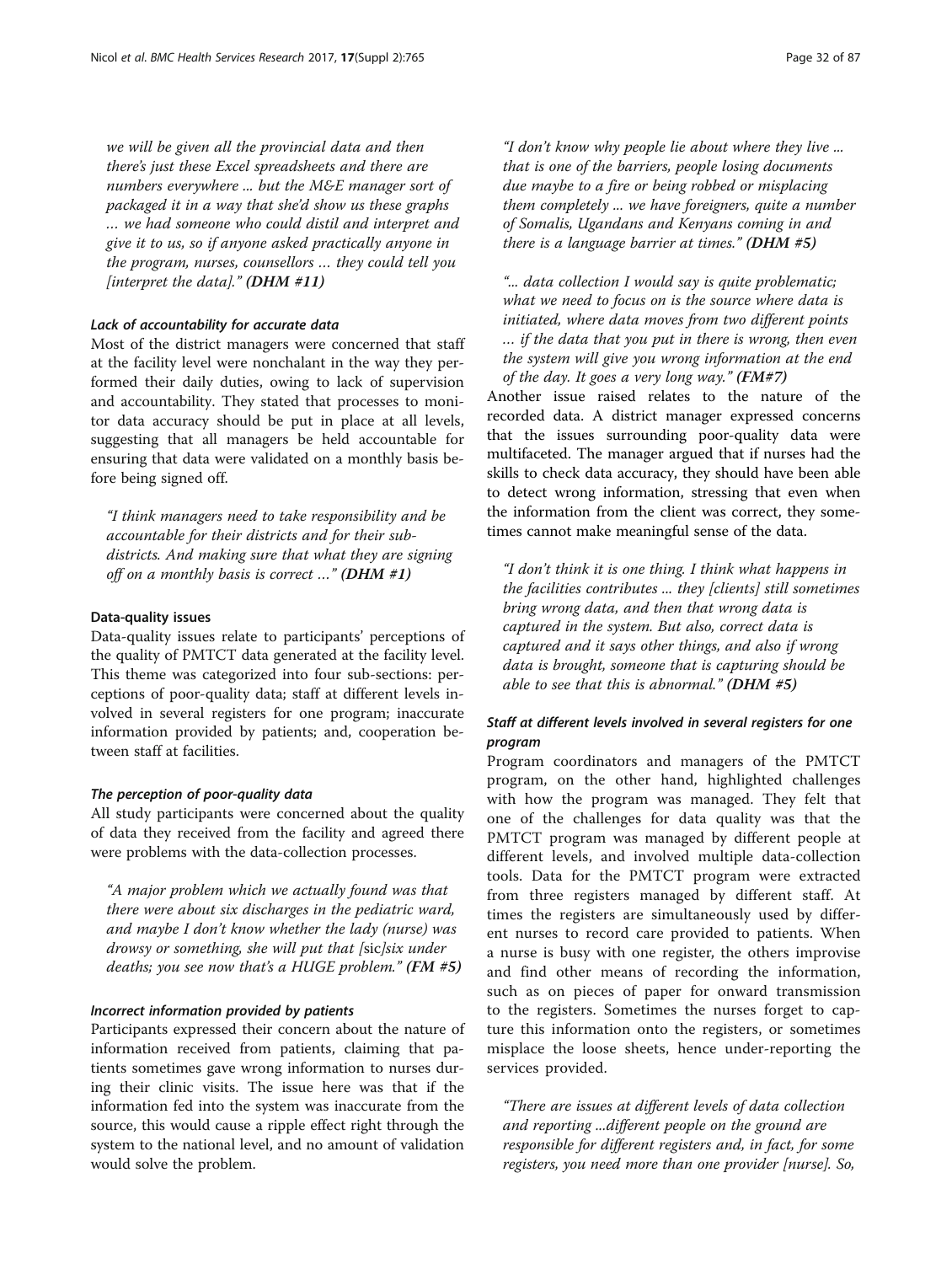for example, the HCT register is done [captured] by four counsellors and they also need the nurses to provide some of the information. And so I think one of the problems is that they don't actually work in the registers, they have bits of paper and they put the various bits together in the register later on… but there's room for error obviously if one person's piece of paper gets [sic] missing…" (DHM #11)

## Reasons for poor-quality data

When asked about their experience with producing data, participants agreed that the quality of data they produced is suboptimal; however, they gave reasons for this. These were categorized into human resources, equipment and validation issues.

## Human resources: Staff are not skilled and equipped to record data

There was a consensus that lack of manpower and basic capacity/competence for recording and validating data were the most burning issues. In this regard, FMs strongly emphasized the following human resources issues as some of the reasons that may impede data quality: staff attitude; human error; staff turnover; lack of numeracy skills; insufficient feedback and supervision; and, lack of ownership.

## Staff attitude

Staff attitude toward performing RHIS tasks, was emphasized as a factor hindering the collection of goodquality data. Concerns were raised about the nonchalant attitudes staff displayed when it comes to data collection. Participants claimed that some staff willfully refused to tick off relevant data, and did not bother to fill in the registers, and when they did, they sometimes did not do it properly or comply with the guidelines.

"... some clinicians either forget or willfully don't tick off the relevant data ... it could be there is staff attitude, like someone saying 'it's not my job kind of thing, it's someone else's'." (DHM#9)

"The staff don't record properly ... They don't comply with the tally sheet ... And sometimes we don't get enough time to check thoroughly and then I sign them and the statistics goes [sic] to the next level and you find that there are mistakes which were overlooked ... sometimes other registers are not counted by mistake, which means we don't count everything that we have done for that month." (FM #8)

#### Human error in data collection

Human errors such as forgetfulness, absentmindedness, and carelessness related to issues of staff attitude, were identified as reasons for poor data quality at the facility level. FMs claimed nurses often forgot to record the care given and mistakenly recorded wrong values. The views of some of the participants are presented below:

"I don't think nurses tick every patient that comes in for care; sometimes they will just dish out the tablets for those who come for their doses and then maybe after four or five patients, they will remember to tick and suddenly they just tick twice. Sometimes they may tick less or tick more, so it's difficult to keep accurate stats." (FM #1)

"Sometimes they [nurses] forget what to put where, when they do data collection. Then there are also human errors of course, you count 10 people, and then write 11 by mistake  $\ldots$ " (FM #5)

## Lack of feedback and limited supervision

Supervision and feedback are important issues related to human error and staff attitude discussed above. Participants argued that through feedback, staff were able to identify areas of their outputs that needed improvement. Despite the importance of feedback, it is often not provided to staff at the facility level.

"I don't think there's nearly enough feedback to people on the ground … it's taken us many months ourselves to sort of work out how the data flow works … I'm seeing more and more the importance of giving feedback … but I don't think it happened very much at all." (DHM #11)

In addition, the frequency and quality of supervisory visits were also highlighted as a reason for poor-quality data. One FM expressed her concerns about the quality of supervision they receive at the facility level. She argued that supervision is not always adequate, and suggested that supervisors should be more involved in their supervisory activities, rather than just checking a few folders that may not reflect the true nature of what is happening at the facility.

"During the supervisory visits, sometimes the program manager will pull a few folders to look at what we are doing, but it does not give the true reflection because two folders cannot give you the true picture ... because the folders might all be correct."  $(FM \# 1)$ 

#### Work overload and staff turnover

Further reasons raised by participants for poor data quality are problems relating to work overload and staff turnover. Managers at different levels argued that it is extremely difficult to produce accurate data with too few staff. They highlighted the challenge of inadequate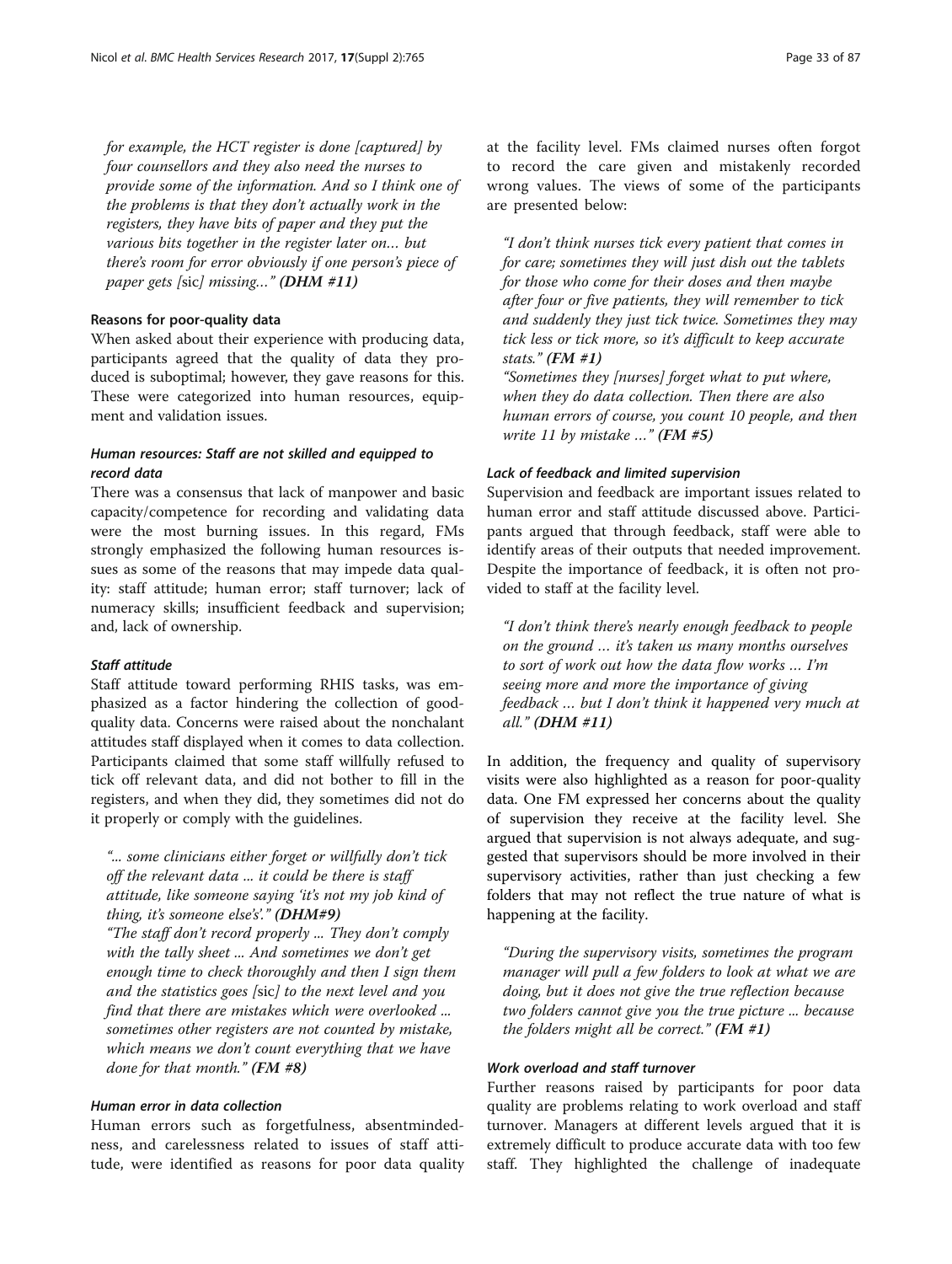capacity and manpower to carry out tasks in an already overburdened health system.

"It is difficult to keep accurate statistics, because the same person who is taking the statistics is the same person who has to give the tablets, it's the same person who has to find the folder, the same person who must listen to the entering patient, you see. So I don't think it gives the true reflection."  $(FM \# 1)$ 

Work overload at the facility level relate to issues of staff shortages and staff rotation, which managers believed were major factors influencing the quality of data produced. Managers asserted that the high staff turnover experienced at both the sub-district and facility levels created a demand for training new staff. Staff turnover was also considered to contribute to situations where data are left uncaptured for months because new staff often lacked the skills and experience to perform HIS-related tasks.

"In certain districts you have quite a high staff turnover which makes it very difficult, and even though we have a lot of people at district level, you can only train every  $X$  amount [sic] of weeks or months ... Again staff turnover, even at sub-district level with data capturers, there's often staff turnover; that is why for a month or two the data will be in shambles like now, and then it's maybe just a new person who had a totally different idea or didn't understand." (DHM#2)

Furthermore, managers argued that because of staff shortages, people not only multi-task, but are asked to perform tasks they are neither qualified nor trained for.

"… majority of the facilities don't have information clerks and now you have to rely on the facility managers sometimes to provide the reports and they also have a lot that they need to do and sometimes the report comes late. It's not always on time and there are gaps and so on." (DHM#13)

Lack of numeracy skills and skills for recording and analysis Our study revealed that most clinicians were unprepared and lacked the necessary skills for data collection at the facility level. A major issue highlighted was clinicians' lack of understanding of the definitions of some data elements and indicators. Participants claimed that some clinicians did not have proper training on the definitions of the PMTCT data elements and how the elements should be recorded as reflected in the PMTCT protocol.

"The biggest problem is on the definitions ... some clinicians are not clear with the definitions on the routine monthly report data … a lot of the times the clinicians and nurses are just expected to collect data. They haven't really been inducted into what are the elements, and what are the definitions." (DHM#8)

Lack of numeracy skills also emerged as a reason for poor data quality. Despite the importance of numeracy skills in the data-collection and analysis processes, the majority of the staff involved with data collection, such as clinicians, nurses and data capturers, were reported to have inadequate numeracy skills.

"I even asked the clinic nurses to come and learn arithmetic, you know the percentage, because we have to do percentages. I arranged with Damelin College because people couldn't count … but they did the maths and they said they were bored … I nearly went crazy. A child was weighing 4.5kg and when one is having diarrhea, we use the formula of 20ml per kg. Sisters couldn't calculate that; they would calculate with 5kg, make it to the nearest! You may be endangering the child's life by given him an overdose."  $(DHM \#7)$ 

"And then there're some of us who are not all that gifted with numeracy skills, but you know, I think I have a pretty good grasp of it. So I think those are the main challenges." (DHM #10)

Another challenge highlighted, also related to skills, was that data capturers/support clerks are not adequately trained to perform their tasks. Even when training was provided, staff reportedly still did not get it right.

"At the SH clinic the problem was that the person in the baby clinic was not even a professional nurse. So it was a staff member who wasn't adequately qualified anyway to do the job, and he certainly didn't understand the register. … In the facilities the staff had never had any training on the use of registers, … and there was actually a new baby follow-up register, and they didn't fully understand how to use it…" (DHM#11)

"I give them training on how to record several times but you know because of this shortage of staff sometime people are just rushing things and then sometimes they think that recording is just waste of their time." (FM#8)

One district manager pointed out that a major reason why staff did not benefit from training was the caliber of the people trained in HIS tasks. She argued that most of the trainees are not even qualified to participate in the training.

"… I was so upset when I learnt about people that were actually trained to be data capturers; one was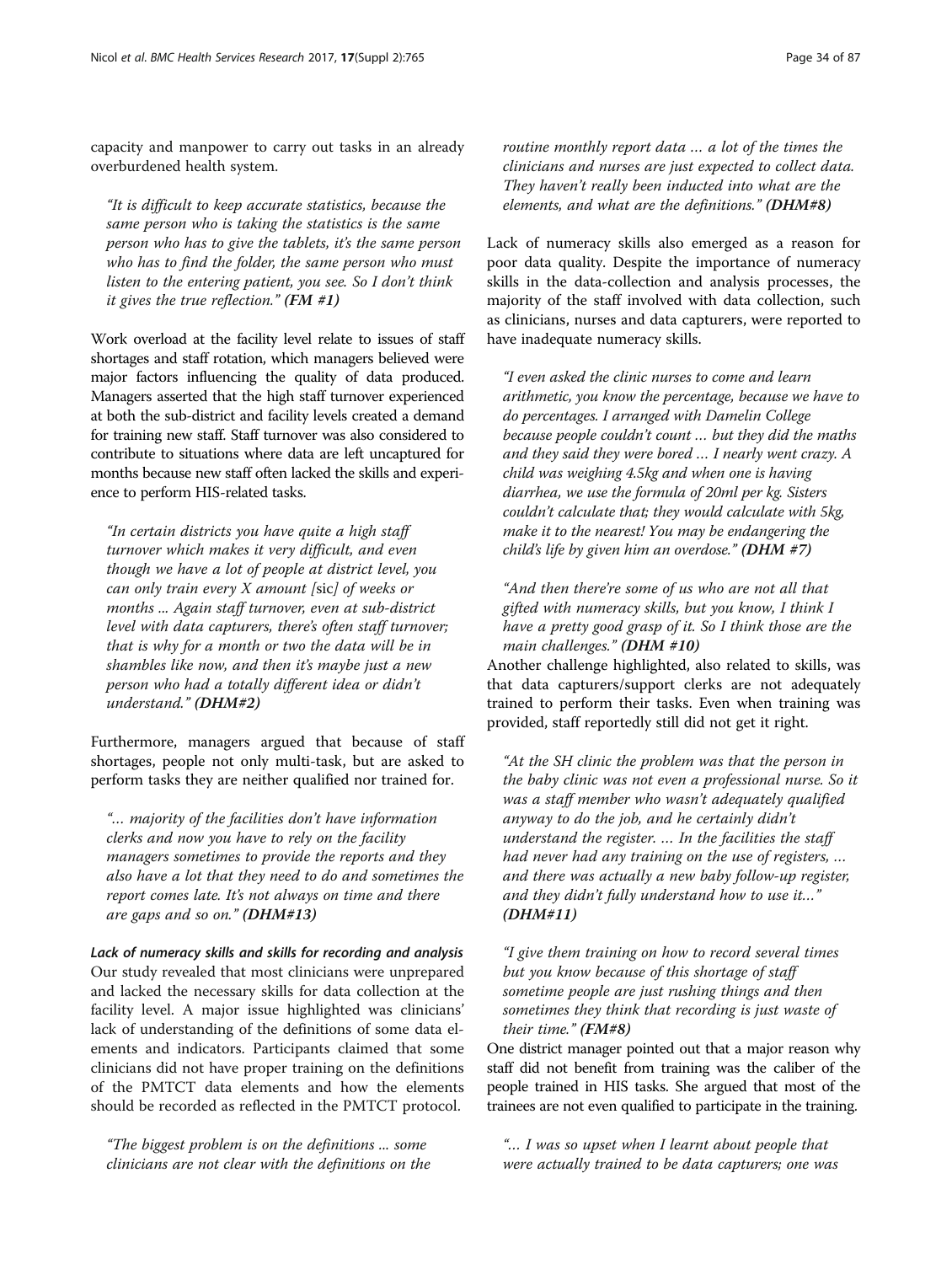working in the kitchen, the other one was working there as a cleaner, and I was worried that anyone can just be pulled to do data capturing ..." ( $DHM \#7$ )

## Lack of skills for validating and analyzing data

Despite the importance of data validation in ensuring good-quality data, the study shows that staff at district and facility levels reportedly lacked the basic skill to validate data. One FM argued that if she did not have the skills to tell if data were correct or not, no one else in the facility would be able to detect problems with the data.

"I don't have skills to sit down and say that and be confident that this is what it is ... [there is] nobody with the skill in the facility."  $(FM \# 1)$ "You know it's quite embarrassing actually … [it is] confusing to look at that PMTCT document and validate it, especially when there are sometimes confusing figures ... since I cannot tell whether this is correct or not, my data capturers will never know what is right and what is wrong." (FM #5)

## Training for data collection and capturing/validation

Although the majority of the participants regarded training for recording and validation as necessary for improving data quality, the general agreement was that the structure, content and mode of delivery of such training should be based on adult-learning principles, which should be interactive and experiential in nature. They suggested that the preferred option should be in-service training that is relevant, participatory and learnercentered. However, district managers expressed their frustration about staff behavior during training.

"I'm tired of training. I would prefer on-the-job training. I believe… [it] is more meaningful than a classroom session whereby they are just happy that they are out of their workplaces. Immediate support, even if it could be a central training … at a facility level…, because it is practice that will make you perfect … I do think that it is very important to strengthen people's understanding of the reason why data is collected." (DHM #7)

"My experience is that no matter how much training they have people don't really listen; they only hear what they are expecting to hear ..." (DHM #12)

## **Discussion**

Despite an increasing demand for data, and the investments and efforts made to collect routine facility-based data, the majority of decisions made by health managers, in terms of planning and resource allocation for managing HIV programs, are not based on data. This study has shown a limited use of data at the facility level for decision-making purposes. Even though about 70% of the surveyed facilities have mechanisms and processes in place to promote information-use, only about half have evidence to show that information was adequately used for the day-to-day management of maternal and child health programs. In spite of the availability of reports in almost all the surveyed facilities, only half claimed to have used the information for advocacy purposes; for mobilizing resources; for adjusting personnel; or for reviewing strategies to achieve performance targets.

The qualitative component of this study concurs with the findings from the facility inventory. Managers across the board confirmed that information was selectively used at the facility, district and provincial levels; however, the study revealed that information is not used for decisionmaking and planning purposes, but for reporting and monitoring of program outputs such as the proportion of HIV-positive pregnant woman who received Nevirapine prophylaxis. These findings support other studies on information-use [\[13,](#page-12-0) [23](#page-13-0), [25](#page-13-0)]. For instance, Peersman et al. highlight the extent to which information is used for planning, management, and implementation of HIV programs. The authors noted that more than half of the 120 countries surveyed globally, self-rated their performance in terms of data-use as below average [\[25\]](#page-13-0).

A major reason highlighted in this study for the suboptimal use of information is the inability of staff at the facility and district levels to analyze, interpret and use data. This contradicts the expectations of the South African National Department of Health, outlined in the current District Health Management Information System (DHMIS) standard operating procedures (SOPs) [\[26\]](#page-13-0). Despite the inclusion of these tasks in the SOPs as key responsibilities of facility and program managers, these activities have not been enforced. According to the SOPs, FMs and professional nurses are not only expected to use data, but also to have the skills to analyze and interpret data. The inability of personnel at both the facility and district levels to use information would imply that effective training and support interventions for data-use have not been fully implemented. These results support other studies that highlight the inadequacies of managers to analyze, interpret and use data [[32](#page-13-0), [36](#page-13-0)–[38](#page-13-0)]. Burn and Shongwe's telephone survey of 27 hospitals, highlight the insufficient use of information by hospital managers to manage service delivery at the hospital level [\[32\]](#page-13-0). The authors attributed these inadequacies to the managers' lack of skills to use data. Since most managers lack these skills to analyze and interpret data, senior management, including M&E managers should package information in a format that allows easy interpretation, to encourage increased information-use amongst managers.

The in-depth interviews identified several barriers to information-use for planning and management purposes, which stem from human-related and organizational issues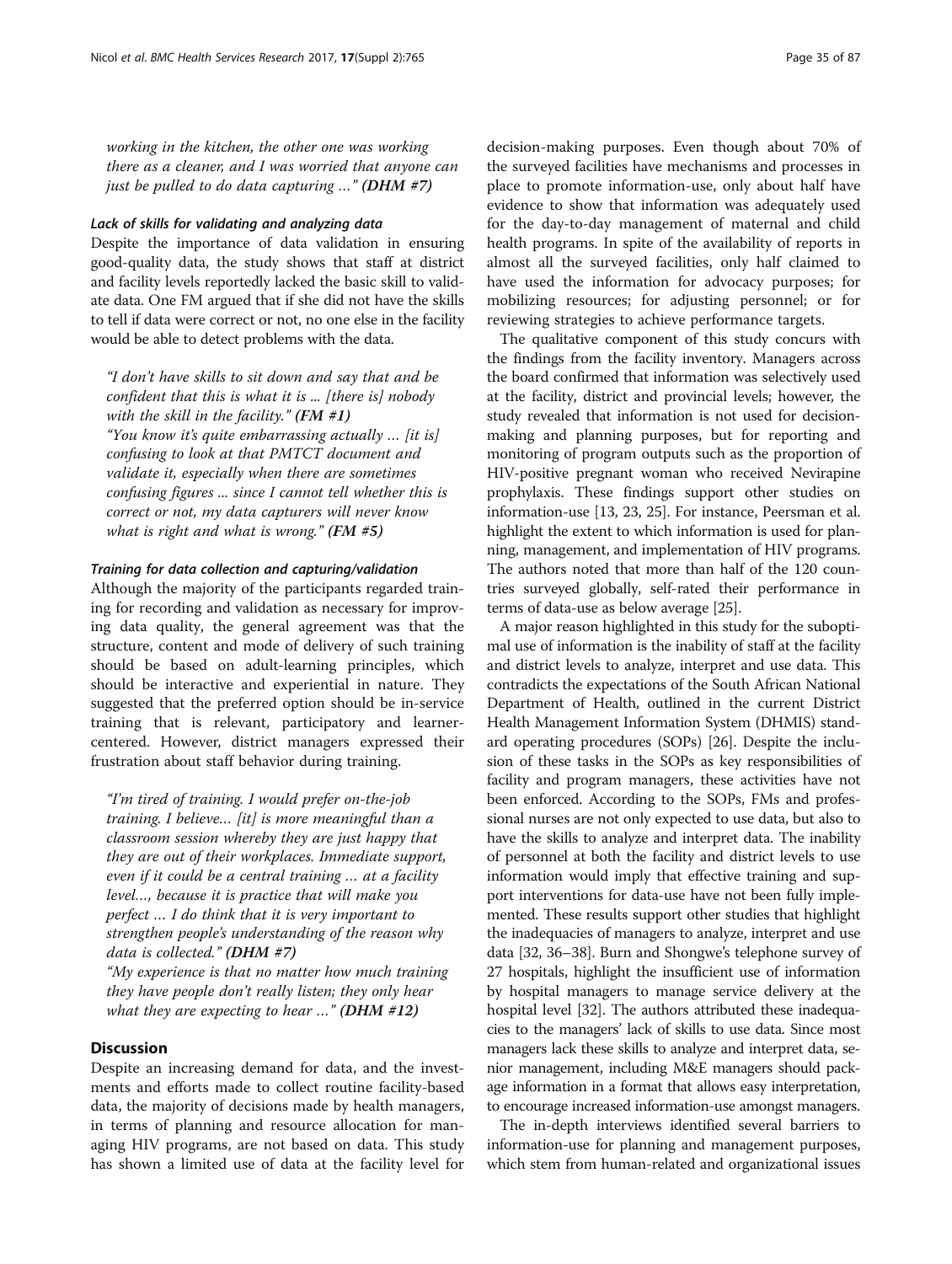such as the lack of trust in the data (a situation where the data integrity is questionable), and a lack of a culture of information-use at facility and district levels. The general perspective in this study was that most managers did not use information because they did not trust the data. The lack of trust hinges on inaccurate and incomplete reporting influenced by human, organizational and technical factors. These factors include the lack of core competencies for data collection and analysis [[13](#page-12-0), [31, 38](#page-13-0)–[40](#page-13-0)]; staff shortages and work overload [[39](#page-13-0)]; staff attitudes towards RHIS tasks; shortages of basic paper-based resources like registers, tally sheets and stationery [\[13,](#page-12-0) [40](#page-13-0), [41](#page-13-0)]; and the lack of information-use culture [[5](#page-12-0), [12](#page-12-0)–[14](#page-12-0)]. Unlike Burn and Shongwe [\[32\]](#page-13-0), Ledikwe et al. and Chaulagai et al. considered additional barriers to information-use such as the lack of data ownership which also emerged from this study [\[14,](#page-12-0) [42\]](#page-13-0). These findings, which support the proposals by Nutley and Reynolds [\[4\]](#page-12-0) to strengthen managers' capacity to use information, are consistent with studies by Solarsh and Goga [\[30\]](#page-13-0) and Mate et al. [[6](#page-12-0)], who argue that the lack of reliable data impede the tracking of progress on health-service delivery.

Regardless of the data-trust issues, suggestions have been made to use poor data. Participants argued that working with poor data is one of the ways of improving data quality, since it is only by analyzing and making sense of the data that one is able to provide feedback to data producers on how to improve data quality. This proposal conforms with the data-use approach intervention suggested by Braa et al. [[43\]](#page-13-0). The intervention involves quarterly data-use workshops for health management staff, where routine data are presented and critiqued. This approach has been successfully used in Tanzania [\[43\]](#page-13-0) and Rwanda [\[44](#page-13-0)] to improve data quality, data transmission, data integrity and data-use. Nutley et al., have used the logic-model intervention to improve the use of data in decision-making in Ivory Coast [\[18](#page-13-0)]. A data-collection and feedback training intervention has also been used to improve the quality of routinely collected data in South Africa [[45\]](#page-13-0).

Another significant finding of this study is the lack of a culture of information-use for decision-making. This study found an insufficient information-use culture at the surveyed facilities and inadequate evidence of information-use by senior management for planning and decision-making. If there is no demand for information from senior management, and staff do not understand the usefulness of information, chances are FMs will not use information. This result supports findings from other studies [\[1, 4, 12](#page-12-0), [46\]](#page-13-0) that report on the culture of information-use. Kamadjeu et al. highlighted leadership issues as one of the challenges faced in the adoption and sustainability of an electronic health care record in Cameroon. They observed a 50% dropout rate among

users of the system, attributed to a lack of support of the new technology by the new management staff, which did not promote a culture of use [[46](#page-13-0)]. Lorenzi et al. have also argued that the success or failure of an organization, irrespective of the management techniques, depends on the leadership [[47](#page-13-0)]. Taylor [\[48\]](#page-13-0) proposed three main factors for effective adoption of culture change: behaviors - of those we admire, or perceive as role models; symbols such as who gets promoted; and systems - such as rewards, and punishments. Taylor argued that it is fruitless to try to change individuals' behavior without first changing the culture of the environment in which they live. In other words, if top leadership promotes a culture of information, personnel are likely to emulate them [[48, 49\]](#page-13-0).

## Conclusion

This study shows that information is inadequately used by health managers to inform decisions and for planning purposes, but is selectively used for reporting and monitoring program outputs at the provincial level. The inadequate use of information has been attributed to several behavioral and organizational barriers, which include a lack of trust in the data; the inability of many managers to analyze, interpret, and use information, owing to insufficient skills and, the lack of or an inadequate culture of information-use at the district and facility levels.

The inability of facility and program managers to use information implies that decisions for program implementation and improving service delivery are not always based on data. Limited information-use could have a negative impact on service delivery. Hence, facility and program managers should be provided with practice-based, inservice training, that is participatory and learner-centered, and be supported to use information for planning, management and decision-making. Furthermore, a culture of information-use at all levels needs to be promoted by senior management using proven data-use interventions. Capacity in information-use competencies such as data analysis, interpretation, synthesis and presentation, and efforts to improve data quality should be strengthened. Further investigation is needed to determine how decisions for planning and evaluating key programs such as PMTCT are made, and what informs such decisions if not the data.

#### Abbreviations

ARV: Antiretroviral; CEO: Chief Executive Officer; DHIS: District Health Information System; DHM: District Health Manager; DHMIS: District Health Management Information System; DIO: District information officer; DM: District manager; FIO: Facility information officer; FM: Facility manager; HAST: HIV/AIDS, STI & TB coordinators; HCT: HIV counselling and testing; HIO: Health information officer; HIV: Human Immunodeficiency Virus; KZN: KwaZulu-Natal; LMICs: Low- and middle-income countries; M&E: Monitoring and evaluation; PHC: Primary Health Care; PIO: Provincial information officer; PMTCT: Prevention of Mother-To-Child Transmission of HIV; RHIS: Routine Health Information System; SDM: Sub-district manager;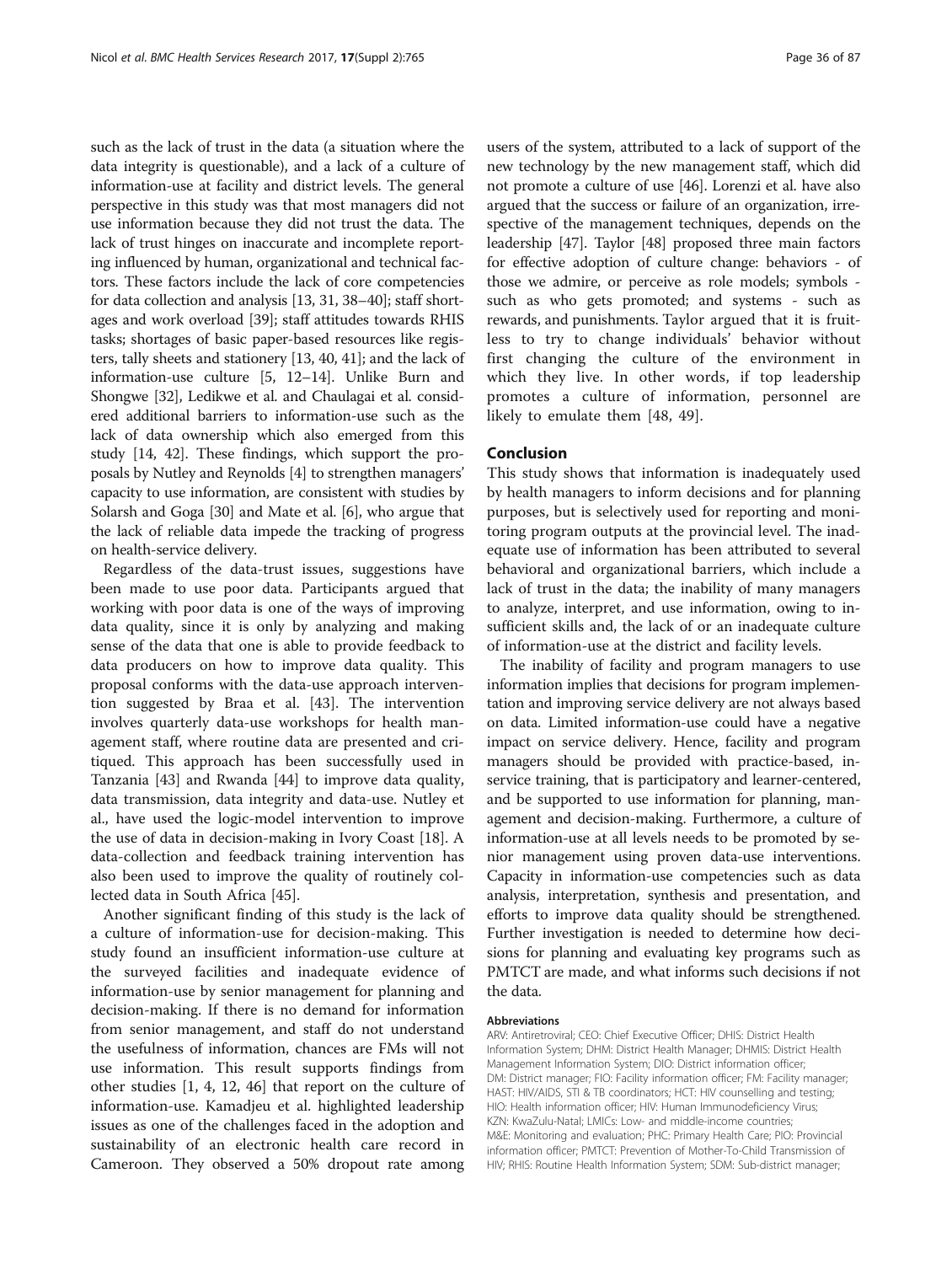<span id="page-12-0"></span>SOPs: Standard operating procedures; SURMEPI: Stellenbosch University Rural Medical Education Partnership Initiative; UNGASS: United Nations' General Assembly; WC: Western Cape

#### Acknowledgements

We thank the Western Cape and KwaZulu-Natal Departments of Health, as well as the City of Cape Town for permission to conduct the study. We are grateful to the personnel of the SAMRC Burden of Disease Research Unit, especially Ria Laubscher, William Msemburi and Dr. Lyn Hanmer for their valuable inputs. We also appreciate the co-operation of the staff in the selected facilities, and would like to thank Tammy Phillips, Hlobsile Madida, Zamantsele Cebekhulu and Linda Mbuthini for data collection. We also thank Michelle Galloway, who assisted with language editing of the manuscript.

#### Funding

This study was funded by the Stellenbosch University Rural Medical Education Partnership Initiative (SURMEPI) and an African Doctoral Dissertation Research Fellowship (ADDRF) award offered by the Africa Population and Health Research Center (APHRC) in partnership with the International Development Research Centre (IDRC). The funders had no influence on the study design, data collection, analysis, interpretation of data, and writing of this manuscript. Publication was funded by the International Development Research Center (Grant Number 107508–001) and the John D. and Catherine T. MacArthur Foundation (Grant Number 14–107495-000-INP).

#### Availability of data and materials

The datasets generated and/or analyzed during the current study are available from the corresponding author on reasonable request.

#### About this supplement

This article has been published as part of BMC Health Services Research Volume 17 Supplement 2, 2017: Research for health systems strengthening in Africa: studies by fellows of the African Doctoral Dissertation Research Fellowship (ADDRF) program. The full contents of the supplement are available online at [https://bmchealthservres.biomedcentral.com/articles/](https://bmchealthservres.biomedcentral.com/articles/supplements/volume-17-supplement-2) [supplements/volume-17-supplement-2.](https://bmchealthservres.biomedcentral.com/articles/supplements/volume-17-supplement-2)

#### Authors' contributions

EN conceived and implemented the study design, modified the datacollection instruments, conducted and transcribed the interviews, performed data analysis and interpretation, drafted and revised the manuscript. DB and LD contributed to the study design, data analysis and interpretation, revised the instruments and the manuscript, while JU contributed to data analysis, interpretation and revised the manuscript. All authors read and approved the final manuscript.

#### Ethics approval and consent to participate

Ethics approval for the study was obtained from the University of Stellenbosch Health Research Ethics Committee (Ethics reference number: N10/10/322). Written permission to access data and health facilities was also granted by the relevant health authorities (Western Cape Provincial Department of Health reference number: RP03/2011; Western Cape City Health ID No: 10,211; and KwaZulu-Natal Department of Health reference number: HRKM174/10). Written consent was obtained from all key informants and participants.

#### Consent for publication

Not applicable.

#### Competing interests

The authors declare no competing interests.

#### Publisher's Note

Springer Nature remains neutral with regard to jurisdictional claims in published maps and institutional affiliations.

#### Author details

<sup>1</sup>Burden of Disease Research Unit, South African Medical Research Council, Cape Town, South Africa. <sup>2</sup>Division of Health Systems and Public Health, Faculty of Medicine and Health Sciences, Stellenbosch University, Cape Town, South Africa. <sup>3</sup>School of Public Health and Family Medicine, University

#### Published: 4 December 2017

#### References

- 1. World Health Organization. Health metrics network: framework and standards for country health information systems. Geneva: World Health Organization; 2008.
- Aqil A, Lippeveld T. PRISM tools for assessing, monitoring and evaluating RHIS performance. MEASURE evaluation project; 2010. Available from: [http://](http://www.cpc.unc.edu/measure/tools/monitoring-evaluation-systems/prism) [www.cpc.unc.edu/measure/tools/monitoring-evaluation-systems/prism.](http://www.cpc.unc.edu/measure/tools/monitoring-evaluation-systems/prism) Accessed 04 Apr 2016.
- 3. Aqil A, Lippeveld T, Hozumi D. PRISM framework: a paradigm shift for designing, strengthening and evaluating routine health information systems. Health Policy Plan. 2009;24(3):217–28. [https://doi.org/10.1093/](http://dx.doi.org/10.1093/heapol/czp010) [heapol/czp010.](http://dx.doi.org/10.1093/heapol/czp010)
- 4. Nutley T, Reynolds HW. Improving the use of health data for health system strengthening. Glob Health Action. 2013;6:20001. [https://doi.org/10.3402/](http://dx.doi.org/10.3402/gha.v6i0.20001) [gha.v6i0.20001](http://dx.doi.org/10.3402/gha.v6i0.20001).
- 5. Aqil A. PRISM case studies. Strengthening and evaluating RHIS. Chapel Hill: Carolina Population Center, University of North Carolina. MEASURE Evaluation; 2008.
- Mate KS, Bennett B, Mphatswe W, Barker P, Rollins N. Challenges for routine health system data management in a large public programme to prevent mother-to-child HIV transmission in South Africa. PLoS One. 2009;4(5):e5483. [https://doi.org/10.1371/journal.pone.0005483.](http://dx.doi.org/10.1371/journal.pone.0005483)
- 7. Nicol E, Dudley L, Bradshaw D. Assessing the quality of routine data for the prevention of mother-to-child transmission of HIV: an analytical observational study in two health districts with high HIV prevalence in South Africa. Int J Med Inform. 2016;95:60–70. [https://doi.org/10.1016/j.](http://dx.doi.org/10.1016/j.ijmedinf.2016.09.006) iimedinf.2016.09.006.
- 8. Nicol E, Bradshaw D. Maternal, newborn and child survival: data challenges. In: Fonn S, Padarath A, editors. South African health review. Durban: Health Systems Trust; 2010. p. 73–8.
- 9. Ferguson L, Grant AD, Ong'ech JO, Vusha S, Watson-Jones D, Ross DA. Prevention of mother-to-child transmission of HIV: assessing the accuracy of routinely collected data on maternal antiretroviral prophylaxis coverage in Kenya. Sex Transm Infect. 2012;88(2):120–4. [https://doi.org/10.1136/sextrans-](http://dx.doi.org/10.1136/sextrans-2011-050220)[2011-050220.](http://dx.doi.org/10.1136/sextrans-2011-050220)
- 10. Gimbel S, Micek M, Lambdin B, Lara J, Karagianis M, Cuembelo F, Gloyd S, Pfeiffer J, Sherr K. An assessment of routine primary care health information system data quality in Sofala Province, Mozambique. Popul Health Metr. 2011;9(1):12. [https://doi.org/10.1186/1478-7954-9-12](http://dx.doi.org/10.1186/1478-7954-9-12).
- 11. Glèlè Ahanhanzo Y, Ouendo E-M, Kpozèhouen A, Levêque A, Makoutodé M, Dramaix-Wilmet M. Data quality assessment in the routine health information system: an application of the lot quality assurance sampling in Benin. Health Policy Plan. 2015;30(7):837–43. [https://doi.org/10.1093/heapol/czu067](http://dx.doi.org/10.1093/heapol/czu067).
- 12. Kumalo F. Health management information systems. In: Ijumba P, Padarath A, editors. South African health review 2006. Durban: Health Systems Trust; 2006. p. 65–76.
- 13. Rohde JE, Shaw V, Hedberg C, Stoops N, Venter S, Venter K, Matshisi L. Information for primary health care. In: Barron P, Roma-Reardon J, editors. South African health review 2008. Durban: Health Systems Trust; 2008. p. 195–210.
- 14. Ledikwe JH, Grignon J, Lebelonyane R, Ludick S, Matshediso E, Sento BW, et al. Improving the quality of health information: a qualitative assessment of data management and reporting systems in Botswana. Health Res Policy Syst. 2014;12:7. [https://doi.org/10.1186/1478-4505-12-7.](http://dx.doi.org/10.1186/1478-4505-12-7)
- 15. MEASURE Evaluation. Tools for Data Demand and Use in the Health Sector Performance of Routine Information Systems Management (PRISM) Tools. Chapel Hill: MEASURE Evaluation; 2011.
- 16. World Health Organization. Health metrics network: assessing the national health information system: an assessment tool. – version 4.00. Geneva: WHO; 2008. Available from: https://books.google.co.za/books?id= rNNdgDGxj1UC&printsec=frontcover&source=gbs\_ViewAPI&redir\_esc=y#v= onepage&q&f=false. Accessed 18 Mar 2016
- 17. Patton MQ. Utilization-focused evaluation., 4<sup>th</sup> edition. Los Angeles: Safe Publications; 2008.